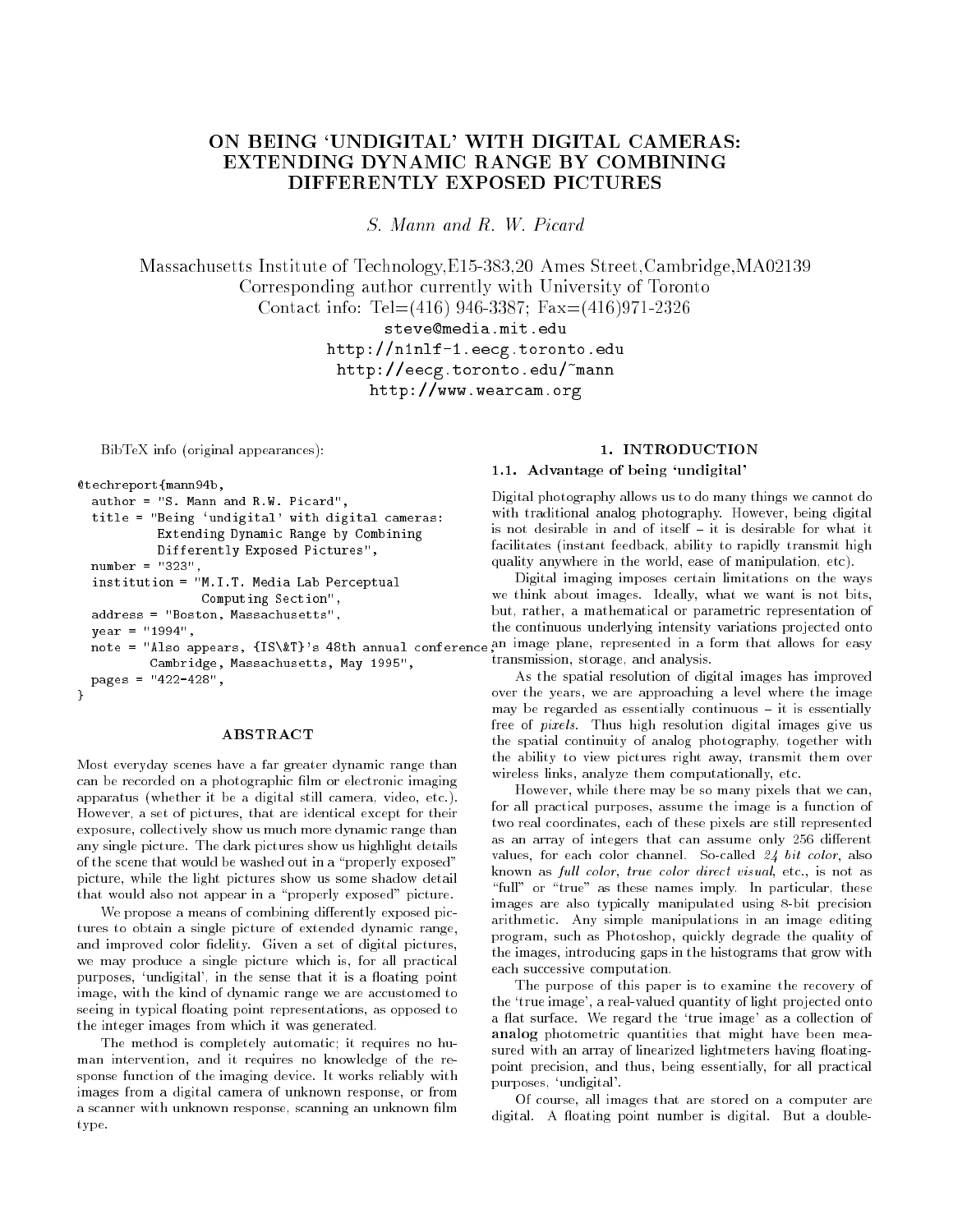precision (64 bit) floating point number is close to analog in spirit and intent.

With the growing word size of desktop computational hardware, floating point arithmetic is becoming more practical for large images. The new DEC 3000 (Alpha) computer has a word size of 64 bits, and can easily handle images as double precision arrays. Double precision is nothing new. For years, languages like FORTRAN have supported floating point arithmetic, used widely by the scientific community, but floating point calculations are not supported in any of the popular image manipulation software such as Photoshop or Live picture. Capturing images that are essentially unlimited in dynamic range, and, while digitally represented, behave as analog images, allows us to capture and surpass the benefits traditionally offered by truly analog image formats like film.

#### 2. WHAT IS A CAMERA

We regard an image as a collection of photometric measurements, and a camera as an array of light meters. However, in traditional imaging, each of these measurements (pixels) are made with a light meter (sensor element) that has some unknown nonlinearity followed by a quantization to a measurement having 8-bit precision.

#### 2.1. Dynamic range and amplitude resolution

Many everyday scenes contain a tremendous dynamic range. For example, the scene might be a dimly lit room, with a window in the background; through the window we might observe a beautiful blue summer sky with puffy white clouds. Yet a picture that is exposed for the indoor scene will render the window as a white blob. blooming out into the room. the window as a white blooming out into the room, blooming out into the room, blooming out into the room,  $\mathbf{r}_i$ where we can scarcely discern the shape of the window, let alone, see beyond it. Of course, if we exposed for the sky outside, the interior would appear completely black.

Cameras (whether analog or digital) tend to have a very limited dynamic range. It is possible to extend the dynamic range by various means. For example, in the case of photographic emulsion, the film can be made thicker, but there are tradeoffs (e.g. thicker emulsion results in increased scattering, which results in decreased spatial resolution). Nyquist showed how a signal can be reconstructed from a sampling of finite resolution in the domain (e.g. space or time), but assumed infinite dynamic range. On the other hand, if we have infinite spatial resolution, but limited dynamic range (even if we have only 1 bit of image depth), Curtis and Oppenheim [1] showed that we can also obtain perfect reconstruction. This tradeoff between image resolution, and image  $depth$  is also at work in a slightly different way in image halftoning.

Before the days of digital image processing, Charles Wyckoff formulated a multiple layer photographic emulsion  $[2][3]$ . The Wyckoff film had three layers that were identical in their The Wycko lm had three layers that were identical in the Wycko lm had three layers that were identical in the identical in the identical in the identical in the identical in the identical in the identical in the identical spectral sensitivities (each was roughly equally sensitive to all wavelengths of light), and differed only in their overall sensitivities to light (e.g. the bottom layer was very slow, with an ISO rating of 2, while the top layer was very fast with an ISO rating of 600).

A picture taken on Wyckoff film can both record a dynamic range of one to a hundred million and capture very subtle differences in exposure. Furthermore, the Wyckoff picture has very good spatial resolution, and thus appears to overcome the resolution/depth tradeoff, by using different color dyes in each layer, which have a specular density as opposed the diffuse density of silver. Wyckoff printed his greyscale pictures on color paper, so the fast (yellow) layer would print blue, the medium (magenta) layer would print green, and the slow (cyan) layer would print red. His result was a pseudocolor image similar to those used now in data visualization systems to display floating point arrays on a computer screen of limited dynamic range.

Wyckoff's most well-known pictures are perhaps his motion pictures of nuclear explosions  $=$  one could clearly see the faint glow of a bomb just before it exploded (which would appear as blue, since it only exposed the fast top layer), as well as the details in the highlights of the explosion (which appeared white since they exposed all  $3$  layers  $-$  the details discernable primarily on account of the slow bottom layer).

#### 2.2. Combining multiple pictures of the same scene

The idea of computationally combining differently exposed pictures of the same scene to obtain extended dynamic range has been recently proposed [4], where the images were assumed to have been taken from roughly the same position in space, with possibly different camera orientations (pan, tilt, rotation about optical axis), and different zoom settings. In this paper we describe, in further detail, the computational means of combining differently exposed pictures into a floating-point image array, and assume a simpler case, namely that all pictures are taken from a camera at a fixed location in space and a fixed orientation, with a fixed focal length lens. This simpler case corresponds to pictures that differ only in exposure.

We refer to a collection of pictures that differ only in exposure as a  $Wuckoff set$ , in honor of Charles Wyckoff, who was the first to exploit such a set of pictures collectively. Photographers, through a procedure called exposure bracketing (trying a variety of exposure settings and later selecting the one exposure that they most prefer) also produce Wycko sets but generally with the intent of later merely selecting the best image from the set, without exploiting the full potential value of using the images collectively.

# 3. EXPOSURE BRACKETING OF DIGITAL **IMAGES**

Whenever the dynamic range of the scene exceeds the range of the recording medium (which is almost always) photographers tend to expose for areas of interest in the scene. For example, a scene containing people is usually exposed to show the most detail in them (Fig. 1) at the expense of details elsewhere in the scene. Additionally, in our case, a picture was taken immediately afterward (Fig. 2), with four times the exposure time, so that the surrounding contextual details of the scene would show up nicely.

Ideally, only one picture would be needed to capture the entire dynamic range of the scene, and we wouldn't even need to worry about whether the picture was overexposed or underexposed because we could lighten or darken it later on, by simply using the appropriate `lookup operator'. By 'lookup operator', we mean any spatially invariant nonlinearity:  $g(x, y) = g(f(x, y))$ . A 'lookup operator' is the continuous analog of a lookup table. Gamma correction is an example of a `lookup operator'.

However, due to various noise sources, such as quantization noise, a `lookup operator' will only be able to compensate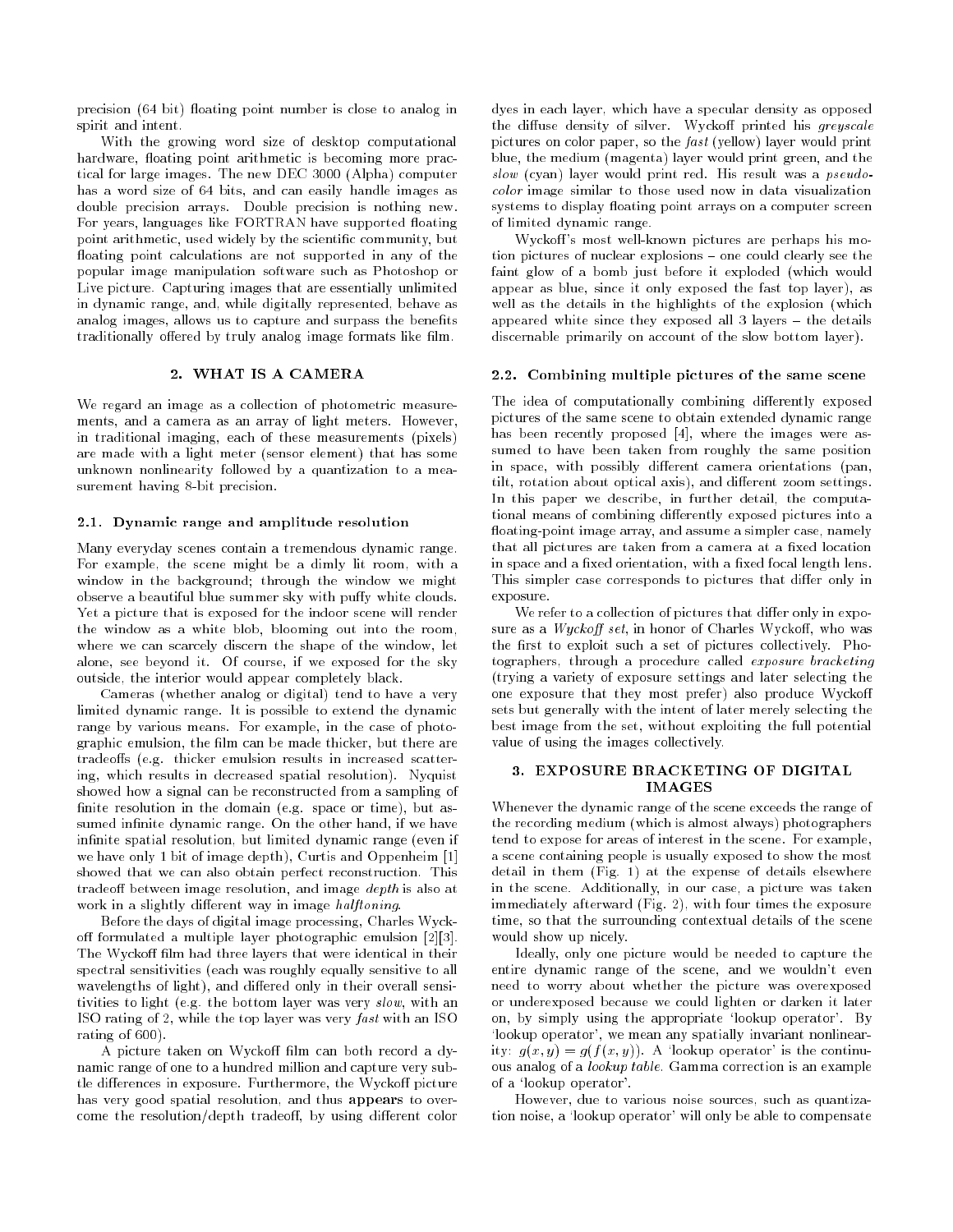

Figure 1: The Mann family standing outside an old building with the camera inside. Here the exposure was selected so that the people would show up nicely.

for a very limited amount of overexposure or underexposure. For example, we will never recover the detail in the faces of the people from Fig. 2. The increased exposure has caused this information to be lost by the combined effect of saturation and noise. Similarly, nothing can be done to recover the shadow details in the darker portions of Fig. 1, because these areas have pixel values that are uniformly zero. Even in slightly brighter areas, where there is variation in the pixels, this variation is sub ject to extreme quantization noise. For example, in dark areas where the pixel values fluctuate between zero and one, there is only one bit of precision. A camera with a small number of bits of depth (such as a onebit camera), but which has very high spatial resolution, may be used to capture a continuous tone image [1]. Indeed, a stat camera, used in a photo mechanical transfer (PMT) machine, is able to capture images that appear to be continuous-tone (due to the *halftoning screen*), even though the film can only record two distinct levels. This is possible because the film has essentially unlimited spatial resolution, and is recording through a screen of much lower (e.g. 85dpi) spatial resolution.

However, in most digital photography and video applications, spatial resolution is much lower than we would like. We do not have the luxury of essentially infinite spatial resolution that PMT systems have, and so we are not at liberty to trade spatial resolution for improved dynamic range.

Therefore, we propose the use of exposure bracketing as an alternative, whereby we make the tradeoff along the time axis, exchanging reduced frame-rate for improved dynamic range, rather than reduced spatial resolution for improved dynamic range. In particular, often a still image is all that is desired from a video camera, and in many other digital video applications, all that is needed is a few frames per second, from a camera capable of producing 30 frames per second or more.

### 4. SELF-CALIBRATING CAMERA

The numerical quantity appearing at a pixel in the image is seldom linearly related" to the quantity of light falling on the corresponding sensor element. In the case of an image scanned from film, the density of the film varies nonlinearly with the quantity of light to which it is exposed. Furthermore, the



Figure 2: The exposure was increased by a factor of  $k = 4$ , compared to Fig. 1; as a result, the interior of the building is nicely visible.

scanner will most likely introduce a further unknown nonlinearity.

We propose a simple algorithm for finding the pointwise nonlinearity of the entire process,  $f$ , that maps the light  $q$ pro jected on a point in the image plane to the pointwise value in the picture,  $f(q)$ , up to a constant scale factor. We ignore, until Section 4.1, the fact that each pixel can only assume a finite number of values, the fact that there are a finite number of pixels in the image, and the effects of image noise:

- 1. Select a relatively dark pixel from image a, and observe both its location,  $(x_0, y_0)$ , and its numerical value,  $f_0$ . We do not know the actual quantity of light that gave rise to f0, but we will call this unknown will quantity que since  $\mu$  is the result of some universal mapping, f applied to the universal quantity, of light, q0, we denote a(x0; y0 ) by <sup>f</sup> (q0).
- 2. Locate the corresponding pixel in image b, namely b(x0; y0 ). we assume that  $\alpha$  times as much light gave rise to b(x0; y0) as to a(x0; y0). Therefore b(x0; y0) = <sup>f</sup> (kq0). For convenience, we denote by function  $\mathcal{Y}$  , and f (q1), f (q1), f (q1), f (q1), f (c). Now  $\mathcal{Y}$ search around in inings a for a pixel that the the number cal value <sup>f</sup> (q1), and make a note of the coordinates of the found pixel. Call these coordinates  $(x_1, y_1)$ , so that we have  $a(x_1, y_1) = f(q_1).$
- 3. Look at the same coordinates in image <sup>b</sup> and observe the  $m$ umerical quantity  $\sigma(w_1, y_1)$ . We know that the know  $w$ much matrix fell on b(x1; y1). The did on a(x1; y1). Therefore  $\sim$  $b(x_1, y_1) = f(kq_1)$ . For convenience, we denote  $b(x_1, y_1)$  by  $f(q_2)$ . So far we have that  $f(q_2) = f(kq_1) = f(k^2q_0)$ . Now search around in image a for a pixel that the numerical that  $\sim$ value <sup>f</sup> (q2) and note these coordinates (x2; y2 ).
- 4. Continuing in this fashion, we obtain the nonlinearity of the image sensor at the points  $f(q_0)$ ,  $f(kq_0)$ ,  $f(k-q_0)$ , ...,  $J(K<sup>o</sup>q<sub>0</sub>)$ .

Now we can construct points on a plot of  $f(q)$  as a function of  $q$ , where  $q$  is the quantity of light measured in arbitrary (reference) units. We illustrate this process diagrammatically  $(Fig 3(a))$ , where we have introduced a plot of the numerical values in the first image,  $a = f(q)$  against the numerical values in the second image,  $b = f(kq)$ , which we call the 'range-range' plot, as the axes are both the range of  $f$ , with a constant domain ratio, k. Once the camera is calibrated, we may use the calibration curve to combine sets of pictures like the ones in Fig. 1 and 2. The pictures that are used to calibrate the camera need not be the same ones used to make the composite. In fact, had we used a smaller value for  $k$  to calibrate the camera (e.g. 1.4 or 2 instead of 4),

 $\,$  - In fact, quite often, photographers desire a nonlinear relationship: the nonlinearities tend to make the image look better when printed on media that have limited dynamic range.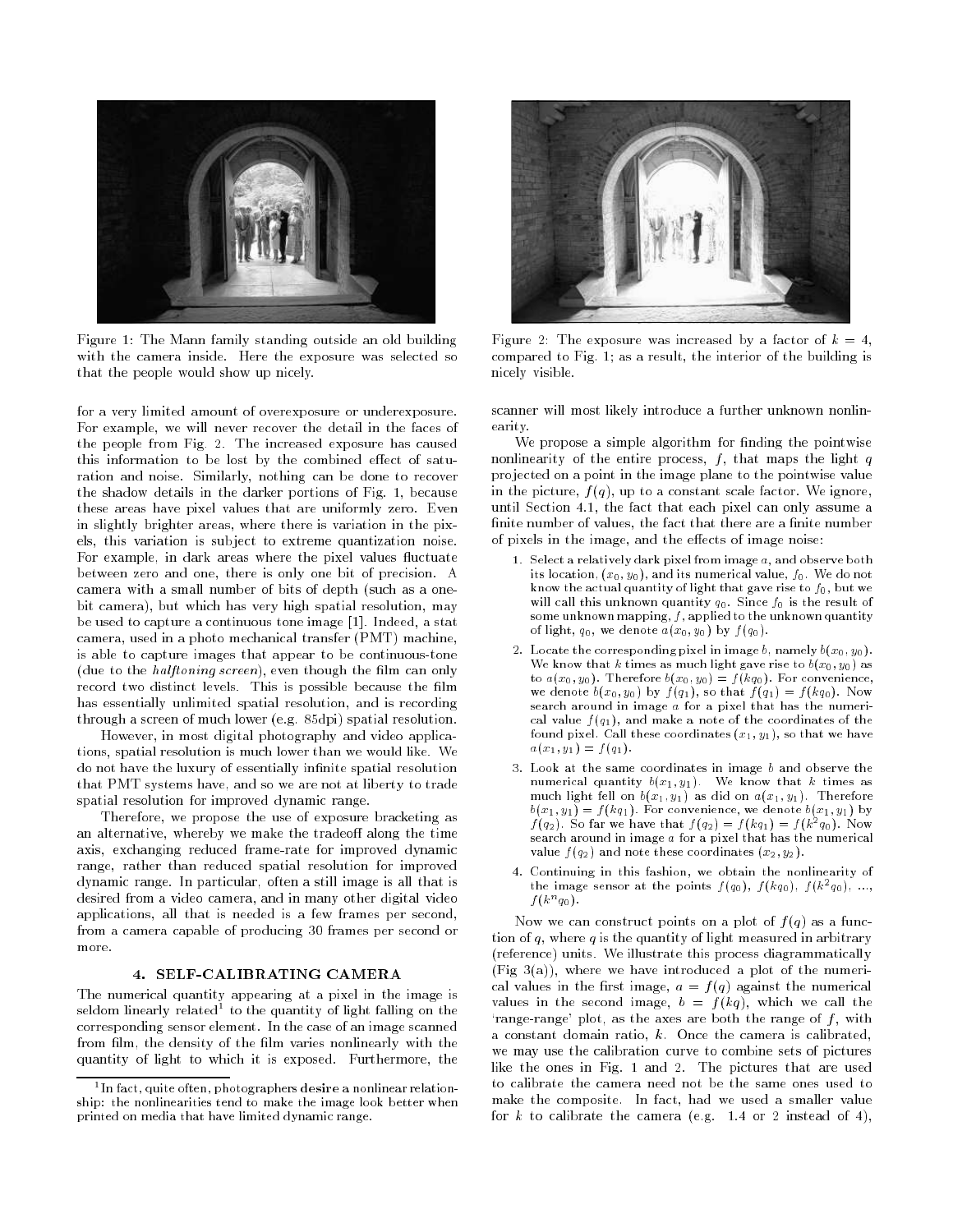

Figure 3: Procedure for finding the pointwise nonlinearity of an image sensor from two pictures differing only in their exposures. (RANGE-RANGE PLOT) Plot of pixel values in one image against corresponding pixel values in the other, which we call the `range-range' plot. (RESPONSE CURVE) Points on the response curve, found from only the two pictures, without any knowledge about the characteristics of the image sensor. If we use a logarithmic exposure scale (as most photographers do) then the samples fall uniformly on the  $log(q/q_0)$ axis.

we would have obtained more sample points on the response curve  $(Fig 3(b))$ .

In general, estimating a function,  $f(q)$ , from a graph of f (q) versus <sup>f</sup> (kq), is a dicult problem. However, we can place certain restrictions on  $f$ . For example, we suppose that  $\bar{t}$  is semi-monotonic $\bar{c}$  (increases or remains constant with increasing  $q$ ). Since the response curve is semi-monotonic, so is the plot depicted in Fig 3(a). We can also impose that f (0) = 0 by taking a picture with the lens cap on, and subtracting the resulting pixel value from each of the two (or more) images. This step will insure that the plot of Fig  $3(a)$ passes through the origin.

We may be willing to place even stronger restrictions on the response curve. For example, a commonly used empirical law for film is  $f(q) = \alpha + \beta q'$ . This gives rise to the canonical D log E (density versus log exposure) curve much of which is linear. The  $Dmin$  (minimum density),  $\alpha$ , would be subtracted off as suggested, using a picture with the lens cap on, and the  $(a, b)$  plot would take the form  $b = k/a$ , from which we could find the film's contrast parameter  $\gamma$  by applying regression to the points known on the range-range plot.

# 4.1. Quantization and other noise

In practice, the pixel values are quantized, so that the rangerange plot is really a staircase function. It is still semimonotonic, since it is a quantized version of a continuous semi-monotonic function.

In addition to quantization effects, we also have noise, which may be due to a variety of causes, such as thermal noise in the image sensor, grain in the film, slight misregistration of the images, or slight changes in camera position, scene content, and lighting. We consider a `joint histogram' of the two images  $(Fig. 4(a))$ , which is the discrete equivalent of the



Figure 4: Cross histogram of the images in Figs. 1 and 2. The cross-histogram of two images is itself an image. Since the two images have a depth of 8 bits, the cross histogram is a 256  $\times$ 256 image regardless of the sizes of the two images from which it is obtained. The bin count at the origin (lower left corner) indicates how many pixels were black (had a value of zero) at the same location in both images. (a) Cross histogram displayed as an image. Darker areas correspond to greater bin counts. (b) All non-empty bins are shown as black. Ideally, there should only be a slender "staircased" curve of non empty bins, but due to noise in the images, the curve fattens.



Figure 5: Response curves of the Wyckoff set (note the log scale as opposed to the scale of Fig 3 (RESPONSE CURVE) which was linear). (a) Response curves corresponding to two different exposures, depicted as though they were taken on two different films. The dashed line may be thought of as either a longer exposure or the faster layer of a 2-layer Wyckoff film, while the dotted line may be regarded as a shorter exposure or the slow layer of a 2-layer Wyckoff film. (b) "Certainty functions" calculated by differentiating the two response curves. (c) Hypothetical curves re-aligned as they will be when the images are later combined. The response of the ideal composite is indicated by the thin solid line. Using more exposure bracketing (or more layers on a Wyckoff film), we can extend this response indefinitely.

`range-range' plot of Fig 3. It is a 256 by 256 array since each pixel of the two images can assume 256 distinct values. Due to noise, we see a fat ridge, rather than a slender "staircase". Ideally there should be no points off of the staircase, defined by quantizing the range-range plot, but in practice we find a considerable number of such non-empty bins (Fig. 4(b)).

# 5. COMBINING IMAGES OF DIFFERENT EXPOSURE

At this point we have found the response curve (by fitting to the data in the range-range plot, as in Fig 4), and can shift the response curve to the left or right to get the curves of the two or more exposures (Fig.  $5(a)$ ). In the shadow areas (areas of low exposure,  $E$ ) the same quantity of light in the scene has had a more pronounced effect on the dashed-exposure, so that the shadow detail in the scene will still be on a portion of the dashed line that is relatively steep. The highlight detail will saturate this exposure, but not the dotted-exposure.

In general, for parts of the film that are exposed in the

<sup>&</sup>lt;sup>2</sup>The only practical situation that would likely violate this assumption, is where a negative lm is being used, the sun is in the picture, and the sun's rays are concentrated on the film for a sufficiently long time to burn a hole through a negative film. The result is a print where the brightest ob ject in the scene (the sun) appearsblack.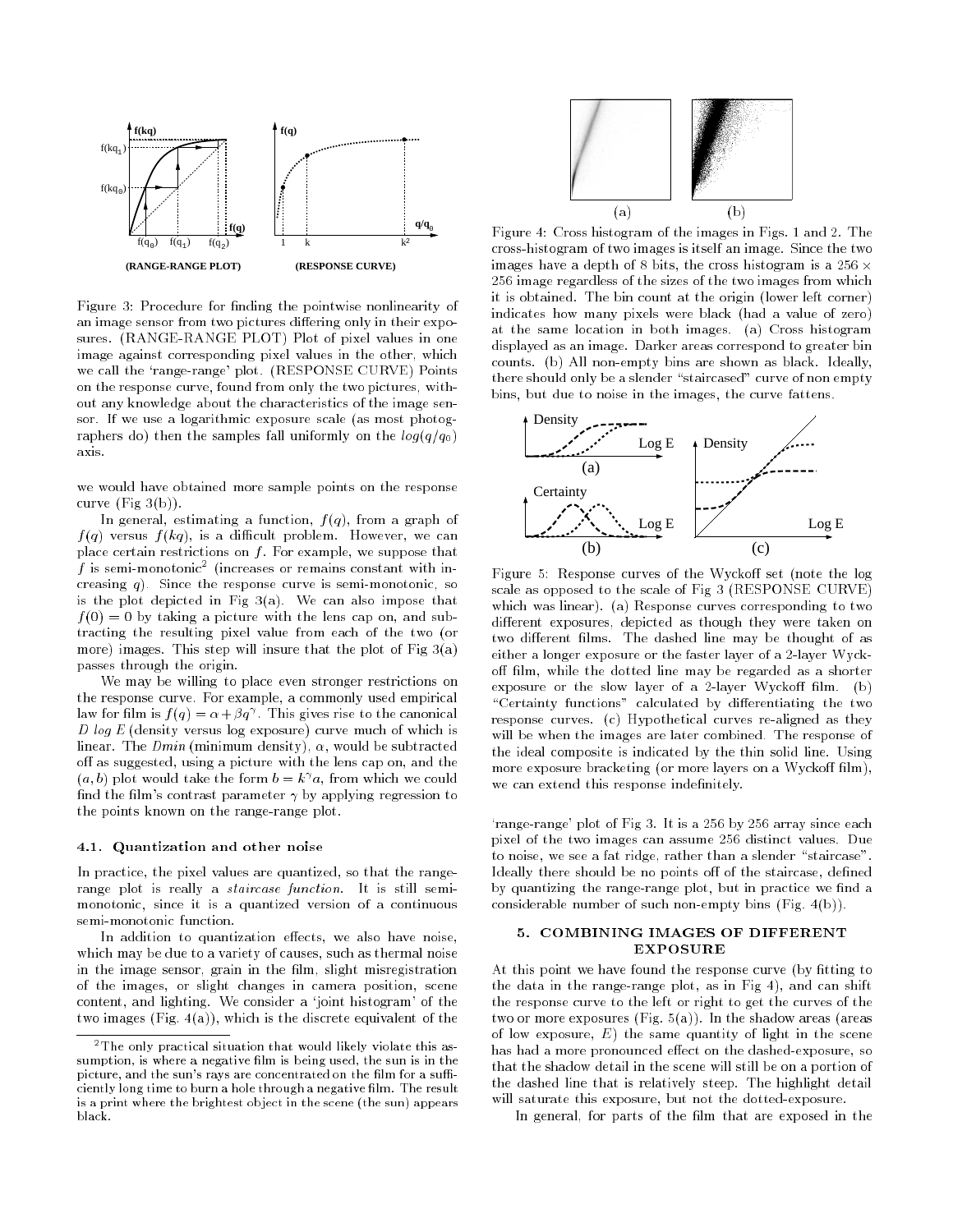

Figure 6: `Crossover image' corresponding to the two pictures in Figs. 1 and 2. Black denotes pixel locations where Fig. 1 is the more "certain" of the two images, and thus where Fig. 1 should contribute to the composite. White denotes pixel locations where Fig. 2 is the more "certain" of the two images, and thus where it should contribute to the composite. In practice, we take a weighted sum of the images rather than the abrupt switchover depicted in this figure.

extremes (greatly overexposed or greatly underexposed), detail is lost { we can no longer distinguish small changes in light level since the resulting changes in film density are so small that they fall below the noise floor (e.g. we are operating on the flat parts of Fig 5). On the other hand, steep portions of the response curves correspond to detail that can be more accurately recovered, and are thus desirable operating points. In these regions, small changes in light will cause large changes in the measured value of the response function, and even if the measurements are highly quantized (e.g. only made with 8 bit precision), small differences in the measured quantities will remain discernable.

Thus we are tempted to plot the derivatives of these hypothetical response curves (Fig.  $5(c)$ ), which we call the *cer*tainty functions.

At first glance, one might be tempted to make a composite from two or more differently exposed pictures by manually combining the light regions from the darker pictures and the dark regions from the lighter pictures (e.g. manually selecting the middle of Fig. 1 and pasting on top of Fig. 2). However, we wish to have the algorithm automatically combine the images. Furthermore, the boundary (Fig. 6) between light regions and dark regions is, in general, not a smooth shape, and would be difficult to trace out by hand. Pasting this irregular region of Fig. 1 into Fig. 2, amounts to choosing, at each point of the composite, the source image that has the higher *certainty* of the two. However, abrupt changes resulting from suddenly switching from one image to another ocasionally introduce unpleasant artifacts, so instead, we compute a weighted average. Every pixel of the composite, whether shadow or highlight, or in the transition region, is drawn from all of the input images, by weighting based on the certainty functions. This provides a gradual transition between the images, where the shadow detail comes primarily from the lighter image, and the highlight detail comes primarily from the darker image.

The extended-response image array from the two pictures of Figs. 1 and 2 is a floating point array which has more than 256 distinct values, and therefore cannot be displayed on a conventional 8-bit display device.



Figure 7: Wyckoff composite, derived from Fig. 1 and Fig. 2, reduced in contrast and then quantized to 8 bit image depth.

### 6. DYNAMIC RANGE; `DYNAMIC DOMAIN'

Tekalp, Ozkan, and Sezan [5], Irani and Peleg [6], and Mann and Picard [7] have proposed methods of combining multiple pictures that are identical in exposure, but differ in camera position. The result is increased spatial resolution. When one of these images is too big to fit on the screen, we look at it through a small movable viewport, scrolling around and exploring one part of the 'image domain' at a time.

In this paper, the composite image is a  $floating$  point array, and is therefore too deep for conventional screen depths of 24 bits (8 bits for each color channel), so we constructed a slider control to allow the user to interactively look at only part of the `image range' at a time. The user slides the control back and forth depending on the area of interest in the composite image. This control is to screen range as the scrolling window is to screen domain  $-$  showing the vast tonal range one piece at a time. Of course we were able to obtain the underexposed view much like Fig 1, by sliding the control left, and the overexposed view much like Fig 2 by sliding the control right.

When an image is too big to fit on the screen, one can also subsample its domain to make it fit on the screen. Analogously, we applied the appropriate range-subsampling (quantization to 8 bits) to our floating-point composite image for screen display, or print (Fig 7). Before quantization, we applied a nonlinearity which restored the appearance of the image to the familiar tonal scale to which photographers are accustomed, and we added the appropriate amount of noise  $(a\,u$ ner)]. It is worth mentioning that the final nonlinearity before quantization selects the tonal range of interest. We can regard its derivative (the `certainty function') as depicting the 'Wyckoff spectrum' (which regions of greyvalue are emphasized and by how much) analogous to a conventional bandpass filter which selects the frequencies of interest. The elements of a Wyckoff set, having equally spaced certainty functions of identical shape, are analogous to a bank of constant Q lters.

If all that is desired is a single print, why not just try to formulate a super-low-contrast film or image sensor? The superiority of the Wyckoff composite lies in the ability to control the process of going to the low contrast medium. For example, we might apply a homomorphic [8] filtering operation to

 $3$ The dither did not have a perceivable effect on an 8 bit image, but when reducing a Wyckoff composite to 5 bits or less, the dither made a noticable improvement.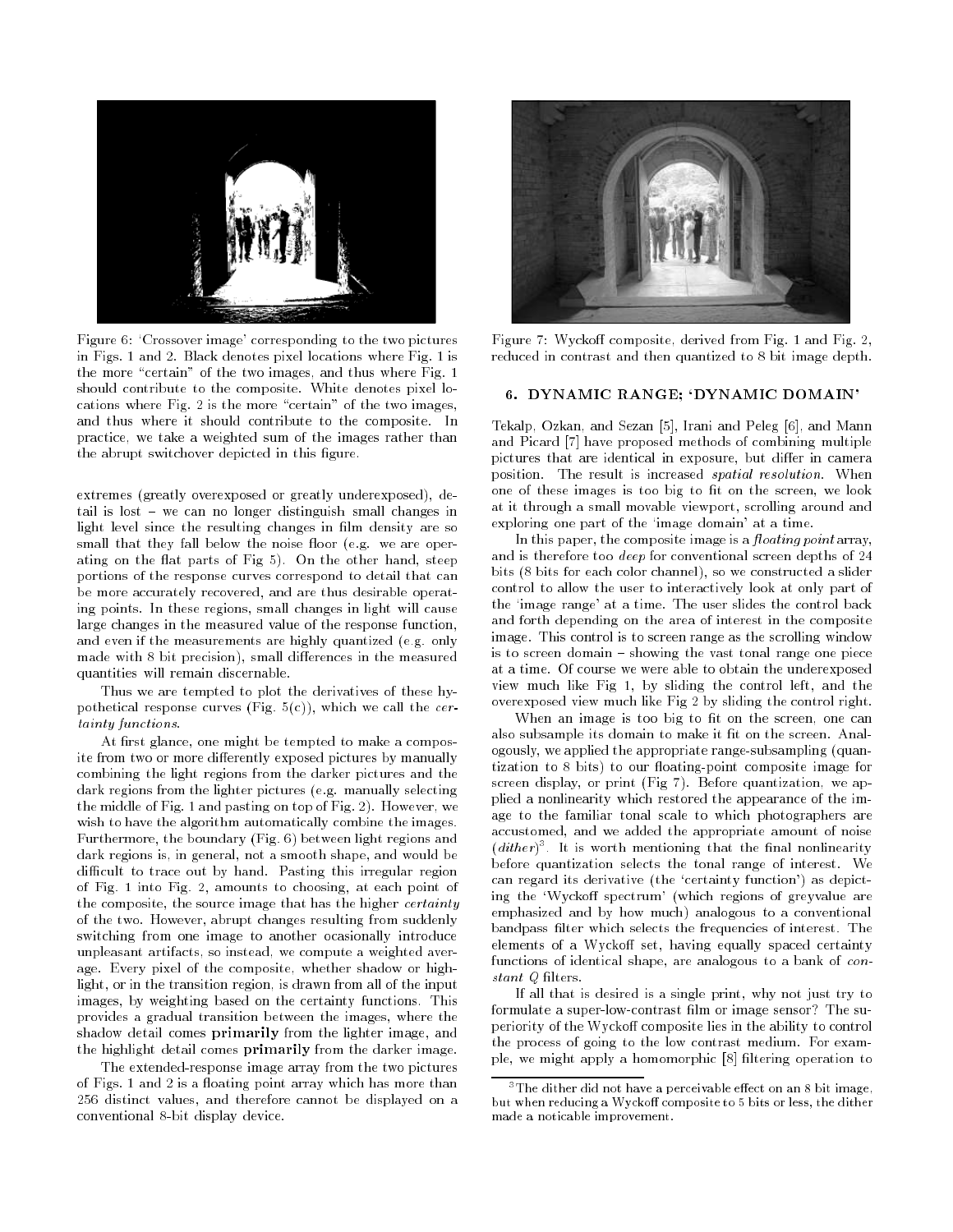the final composite, which would bring out improved details at high spatial frequencies, while reducing the unimportant overall changes in density at low spatial frequencies.

# 7. WYCKOFF ANALYSIS AND SYNTHESIS

We can regard the Wyckoff film (or exposure bracketing) as performing an analysis by decomposing the light falling on the sensor into its 'Wyckoff layers'. The proposed algorithm provides the *synthesis* to *reconstruct* a floating point image array with the dynamic range of the original light falling on the image plane. This analysis-synthesis concept is illustrated in Fig 8. in Fig 8.

The analysis-synthesis concept suggests the possibility of using the Wyckoff layer decomposition as a "Wyckoff filter" that could, treat the shadows, midtones, and highlights of an image differently. For example, we might wish to sharpen the highlights of an image without affecting the midtones and shadows.

The Wyckoff filter provides a new kind of filtering  $-$  'amplitude domain' filtering  $-$  as opposed to the classic Fourier domain, spatial domain, temporal domain, and spatiotemporal lters. We envision a generalized Nyquist-like theory for reconstruction from `amplitude samples', to augment classic sampling theory.

#### 8. `LIGHTSPACE'

The concept presented in this paper is part of a larger framework called 'lightspace'[9], which is a description of the way a scene responds to light. `Lightspace' is the space of all possible photometric measurements taken for each possible photometric excitation.

Regarding an image of size <sup>M</sup> -N pixels as a point or vector in  $\mathbb{R}^{MN}$ , allows us to consider each of a set of differently exposed images, prior to nonlinearities and quantization, as colinear vectors in  $\mathbb{R}^{m \times n}$ .

Furthermore, if we obtain multiple pictures of the same scene differing only in lighting, they span a subspace of  $\mathbb{R}^{m\times n}$  , which we call the 'lightvector subspace'. From any set of 'lightvectors' (pictures of a scene taken with particular lighting) that span a particular 'lightvector subspace' we can synthesize pictures taken with any combination of the light sources.

To the extent that a multichannel image (such as color, having three channels:  $R, G, B$ ), having  $L$  channels is a collection of <sup>L</sup> vectors, then for each of a set of multiple channel pictures differing only in lighting, we can associate  $L$  vectors. We call the set of  $L$  vectors a 'lightmodule'.

It has been shown[10] that a set of 'lightmodules' (which we call a 'lightmodule subspace') also spans a useful space. For example, a set of color pictures of a scene differing only in lighting, taken with white lights at various places in the scene, was used to synthesize the result of having taken a picture with colored lights at these same locations.

#### 9. SUMMARY

We have presented a means of combining multiple digital images that differ only in their exposure, to arrive at an extended-response floating point image array. The method proceeds as follows: process as follows: the contract of the contract of the contract of the contract of the contract of the contract of the contract of the contract of the contract of the contract of the contract of the contract of the contra

1. From the set of pictures (or from another set of pictures taken with the same camera) determine the camera's pointwise respective response function  $\eta$  and  $\eta$  called the method method  $\eta$ 

- 2. Linearize the images (undo the nonlinear response of each), if desired, or map the response curves onto one desired final response curve response curve.
- 3. Compute the certainty function by dierentiating the response function. The certainty function of each image is found by appropriately shifting this one certainty function along the exposure axis.
- 4. Compute the weighted sum of these images, weighting by the certainty functions.

The composite may be explored interactively or contrastreduced and quantized, for a conventional display device. Furthermore, we can regard the Wyckoff film (or exposure bracketing) as performing an analysis by decomposing the light falling on the sensor into its 'Wyckoff layers'. The proposed algorithm provides the synthesis to reconstruct a floating point image array with the dynamic range of the original light falling on the image plane. This suggests the possibility of a 'Wyckoff filter' that could, for example, blur the highlights of an image while sharpening the midtones and shadows. Wyckoff filters work in the 'amplitude domain', in contrast to Fourier filters which work in the frequency domain, or spatiotemporal filters which work in the space and time domains.

#### 10. REFERENCES

- [1] S. R. Curtis and A. V. Oppenheim, "Signal reconstruction from Fourier transform sign information," Technical Report No. 500, MIT Research Laboratory of Electronics, May 1984.
- [2] C. W. Wyckoff, "An experimental extended response film," Tech. Rep. NO. B-321, Edgerton, Germeshausen & Grier, Inc., Boston, Massachusetts, MARCH 1961.
- C. W. Wyckoff, "An experimental extended response  $\operatorname{film}_!$ " S.P.I.E. NEWSLETTER, JUNE-JULY 1962.
- [4] S. Mann, "Compositing multiple pictures of the same scene," in Proceedings of the 46th Annual IS&T Conference, (Cambridge, Massachusetts), The Society of Imaging Science and Technology, May 9-14 1993.
- [5] A. Tekalp, M. Ozkan, and M. Sezan, "High-resolution image reconstruction from lower-resolution image sequences and space-varying and  $Sig$ . Proc., (San Francisco, CA), pp. III-169, IEEE, Mar. 23-26, 1992.
- [6] M. Irani and S. Peleg, "Improving Resolution by Image Registration,"  $CVGIP$ , vol. 53, pp. 231-239, May 1991.
- quality images from video," in Proceedings of the IEEE first international conference on image processing, (Austin, Texas), Nov. 13-16 1994.
- [8] T. G. Stockham, Jr., "Image processing in the context of a visual model," Proc. IEEE, vol.  $60$ , pp. 828-842, July 1972.
- [9] C. Ryals, \Lightspace: A new language of imaging," PHOTO  $Electronic$   $Imaging$ , vol. 38, no. 2, pp. 14-16, 1995. http://www.novalink.com/pei/mann2.html.
- [10] S. Mann, "Lightspace." Unpublished report (Paper available from author). Submitted to SIGGRAPH 92. Also see example images in http://wearcam.org/lightspace, July 1992.